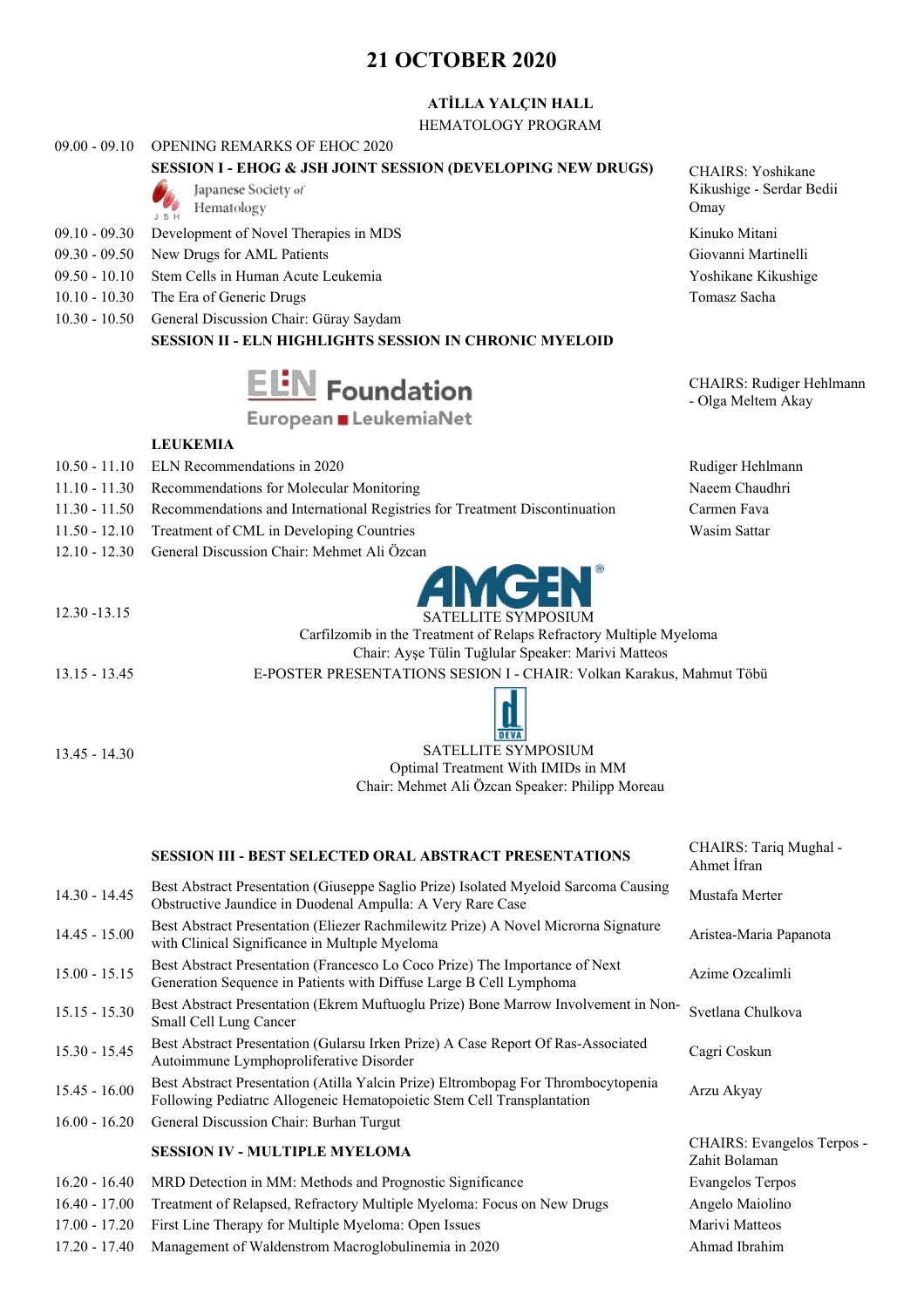

#### **SESSION V - EHOG & ABHH JOINT SYMPOSIUM**

|               | 18.00 - 18.20 Bone Marrow Failure                                          | Rodrigo Calado |
|---------------|----------------------------------------------------------------------------|----------------|
| 18.20 - 18.40 | Immunocompromised Patients: Prevention, Diagnosis and Therapy of Infection | Marcio Nucci   |
| 18.40 - 19.00 | PNH                                                                        | Hanan Hamed    |
| 19.00 - 19.20 | Access to Cancer Medicines and Targeted Therapies in Developing Countries  | Zeba Aziz      |
| 19.20 - 19.40 | General Discussion Chair: Mehmet Sönmez                                    |                |
|               |                                                                            |                |

19.40 - 20:40 ORAL PRESENTATION SESSION <sup>I</sup> / Ekrem Muftuoglu Hall - CHAIRS: Atilla Özkan, Anil Tombak E-POSTER PRESENTATIONS SESION I / Eliezer Rachmilewitz Hall - CHAIRS: Oktay Bilgir, Şebnem İzmir Güner

# **22 OCTOBER 2020**

#### **ATİLLA YALÇIN HALL**

ADULT & PEDIATRIC HEMATOLOGY JOINT SESSIONS

|                 | ADULT & PEDIATRIC HEMATOLOGY JOINT SESSION IN ACUTE                                            | CHAIRS: Robin Foa - Serap                    |
|-----------------|------------------------------------------------------------------------------------------------|----------------------------------------------|
|                 | <b>LYMPHOID LEUKEMIAS</b>                                                                      | Aksoylar                                     |
| $09.00 - 09.20$ | Current Treatment of Adult ALL : What is Essential To Do for Best and Affordable<br>Results?   | Dieter Hoelzer                               |
| $09.20 - 09.40$ | Ph-Positive and Ph-Like ALL: How can we further improve? (Adult & Pediatric)                   | Robin Foa                                    |
| $09.40 - 10.00$ | CAR T-Cell in Children ALL                                                                     | Francesco Saglio                             |
| $10.00 - 10.20$ | Current Treatment of Pediatric ALL                                                             | Sema Anak                                    |
| $10.20 - 10.40$ | General Discussion Chair: Gulyuz Ozturk                                                        |                                              |
|                 | <b>ADULT &amp; PEDIATRIC HEMATOLOGY JOINT SESSION IN BONE</b><br><b>MARROW TRANSPLANTATION</b> | CHAIRS: Arnon Nagler - Zafer<br>Gülbas       |
| $10.40 - 11.00$ | Update on Curative Options for Hemoglobinopathies                                              | Selim Corbacioglu                            |
| $11.00 - 11.20$ | Haploidentical Transplant: Affordable Perspective in Developing Countries                      | Gülsun Karasu                                |
| $11.20 - 11.40$ | Update on CAR-T Cell Therapy                                                                   | Arnon Nagler                                 |
| $11.40 - 12.00$ | Anti T-Cell Polycional Antibodies to Prevent GvHD Long-Term Outcomes                           | Francesca Bonifazi                           |
| $12.00 - 12.30$ | General Discussion Chair: Atila Tanyeli                                                        |                                              |
|                 | ADULT & PEDIATRIC HEMATOLOGY JOINT SESSION IN<br><b>THALASSEMIA and SCA</b>                    | CHAIRS: Salam Al - Kindi -<br>Zeynep Karakaş |
| $12.30 - 12.50$ | Late Complications and Management in Thalassemia Major                                         | Valeh Huseynov                               |
| $12.50 - 13.10$ | Thalassemia Intermediate                                                                       | Vip Viprakasit                               |
| $13.10 - 13.30$ | <b>Treatment of Sickle Cell Crises</b>                                                         | Salam Al - Kindi                             |

13.30 - 13.50 General Discussion Chair: Akif Yeşilipek



13.50 - 14.35

SATALITE SYMPOSIUM Invazive Fungal Infections Treatment with 30 years experience Chair: Birol Güvenç Speakers: Mehmet Ali Özcan, İftihar Köksal HEMATOLOGY PROGRAM

**SESSION VI - EHOG - ISRAEL SOCIETY OF HEMATOLOGY JOINT**



ISRAEL SOCIETY OF HEMATOLOGY AND TRANSFUSION MEDICINE

CHAIRS: Moshe Mittelman - Birol Güvenç

**SYMPOSIUM**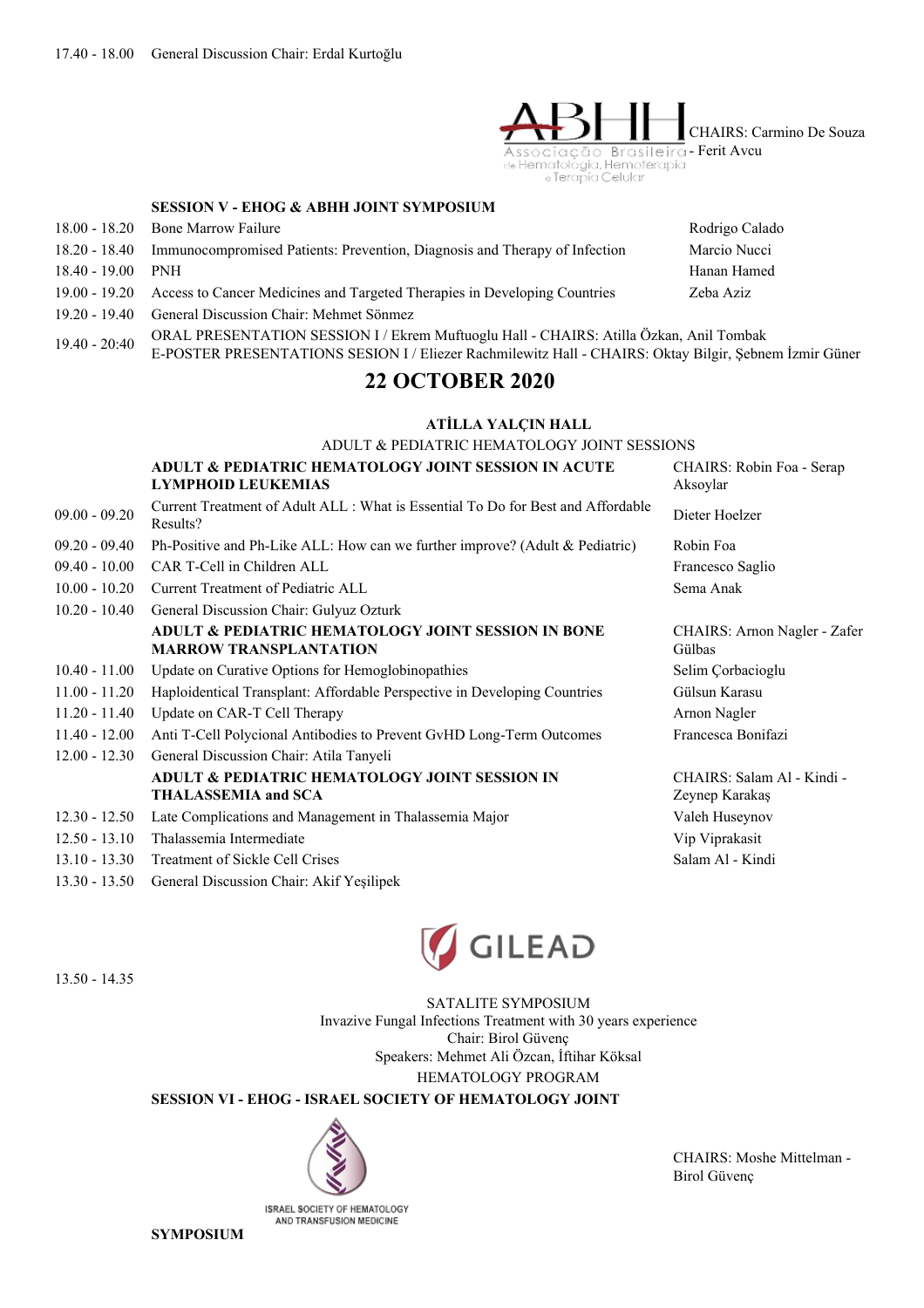| $14.35 - 14.55$ | What is Essential to Know in Treating MDS                                                                           | Mustafa Çetiner                               |
|-----------------|---------------------------------------------------------------------------------------------------------------------|-----------------------------------------------|
| $14.55 - 15.15$ | Novel Treatment Strategies in Polycythemia Vera                                                                     | <b>Martin Ellis</b>                           |
| $15.15 - 15.35$ | New Concepts in MDS Treatment                                                                                       | Moshe Mittelman                               |
| $15.35 - 15.55$ | General Discussion Chair: Ant Uzay                                                                                  |                                               |
|                 | <b>SESSION VII - COAGULATION PROBLEMS</b>                                                                           | CHAIRS: Drew Provan -<br>Mustafa Nuri Yenerel |
| $15.55 - 16.15$ | Recent Advances in ITP Management: Deciphering 2019 International Consensus<br>Report & ASH Guidelines              | Drew Provan                                   |
| $16.15 - 16.35$ | Haemophilia Treatment in Developing Countries: What is Essential?                                                   | Bülent Antmen                                 |
| $16.35 - 16.55$ | General Discussion Chair: Reyhan Kücükkaya                                                                          |                                               |
| $16.55 - 17.10$ | <b>COFFEE BREAK</b>                                                                                                 |                                               |
|                 | <b>NOVARTIS</b>                                                                                                     |                                               |
| $17.10 - 17.55$ | SATELLITE SYMPOSIUM                                                                                                 |                                               |
|                 | Highlights on Management of ITP                                                                                     |                                               |
|                 | Chair: İrfan Yavaşoğlu Speaker: Waleed Ghanima<br><b>SESSION VIII - EHOG - RUSSIAN ONCOHEMATOLOGY SOCIETY JOINT</b> |                                               |
|                 | <b>ROHS</b><br><b>SESSION</b>                                                                                       | CHAIRS: Irina Poddubnaya -<br>Levent Ündar    |
| $17.55 - 18.15$ | How I Treat Cutaneous T-Cell Lymphoma                                                                               | Oleg Kolomeytsev                              |
| $18.15 - 18.35$ | Lymphoblastyc Lymphoma / Leukemia: A Single Center Experience                                                       | Alina Antipova                                |
| $18.35 - 18.55$ | Hodgkin Lymphoma Immunotherapy. Russian Experience                                                                  | Kirill Lepik                                  |
| $18.55 - 19.15$ | Treatment of Aggrassive Lymphomas in Developing Countries: Present Situation and                                    | Khalid Halahleh                               |

18.55 - 19.15 Prespective

- 19.15 19.35 General Discussion Chair: Seçkin Çağırgan
- 19.35 20.35 ORAL PRESENTATION SESSION II / Ekrem Muftuoglu Hall CHAIRS: Duzgun Ozatli, Hilmi Dogu

# **23 OCTOBER 2020**

#### **ATİLLA YALÇIN HALL**

HEMATOLOGY PROGRAM

CHAIRS: Nikolay Tupitsyn -

|                 | <b>SESSION IX - MOLECULAR ONCOLOGY</b>                                                       | CHAIRS: NIKOlay Tupitsyn -<br>Hasan Şenol Coşkun |
|-----------------|----------------------------------------------------------------------------------------------|--------------------------------------------------|
| $09.00 - 09.20$ | Inflammation/Immune Precision Medicine in Cancer and Infection: An Overview                  | Jean Francois Rossi                              |
| $09.20 - 09.40$ | <b>UPDATE IN CANCER VACCINE</b>                                                              | Patrick Frayssinet                               |
| $09.40 - 10.00$ | General Discussion Chair: Mustafa Erman                                                      |                                                  |
|                 | <b>SESSION X - COVID-19 &amp; ONCOLOGY</b>                                                   | CHAIRS: Jean Francois Rossi -<br>Yeşim Taşova    |
| $10.00 - 10.20$ | COVID-19 and Cancer Treatment with Systemic Agents                                           | Berksoy Şahin                                    |
| $10.20 - 10.40$ | NK Cells in Cancer and COVID-19: A New Perspective                                           | Martin Villalba                                  |
| $10.40 - 11.00$ | General Discussion Chair: Özlem Er                                                           |                                                  |
|                 | <b>SESSION XI - EHOG - SMOP JOINT SYMPOSIUM</b>                                              |                                                  |
|                 | Society of Medical<br>Oncology Pakistan                                                      | CHAIRS: Zeba Aziz - Erdem<br>Göker               |
| $11.00 - 11.20$ | Challenges in the Development of Palliative Care Services in Developing Countries Atif Waqar |                                                  |
| $11.20 - 11.40$ | Challenges in Treatment of Leukemias and Bone Marrow Failure in Developing<br>Countries      | Kamran Rashid                                    |
| $11.40 - 12.00$ | Challenges in Treating Solid Tumors in Developing Countries                                  | Adnan Jabbar                                     |
| $12.00 - 12.20$ | General Discussion Chair: Şuayib Yalçın                                                      |                                                  |
|                 | <b>XX</b> ARVEN                                                                              |                                                  |
| $12.20 - 13.05$ | SATELLITE SYMPOSIUM<br>MRD Negativity and Lenalidomide Therapy Success in Multipl Myeloma    |                                                  |

Chair: Seçkin Çağırgan Speaker: Evangelos Terpos 13.05 - 13.35 E-POSTER PRESENTATIONS SESSION V - Francesco Lo Coco Hall -Chairs: Sami Kartı, Fahri Şahin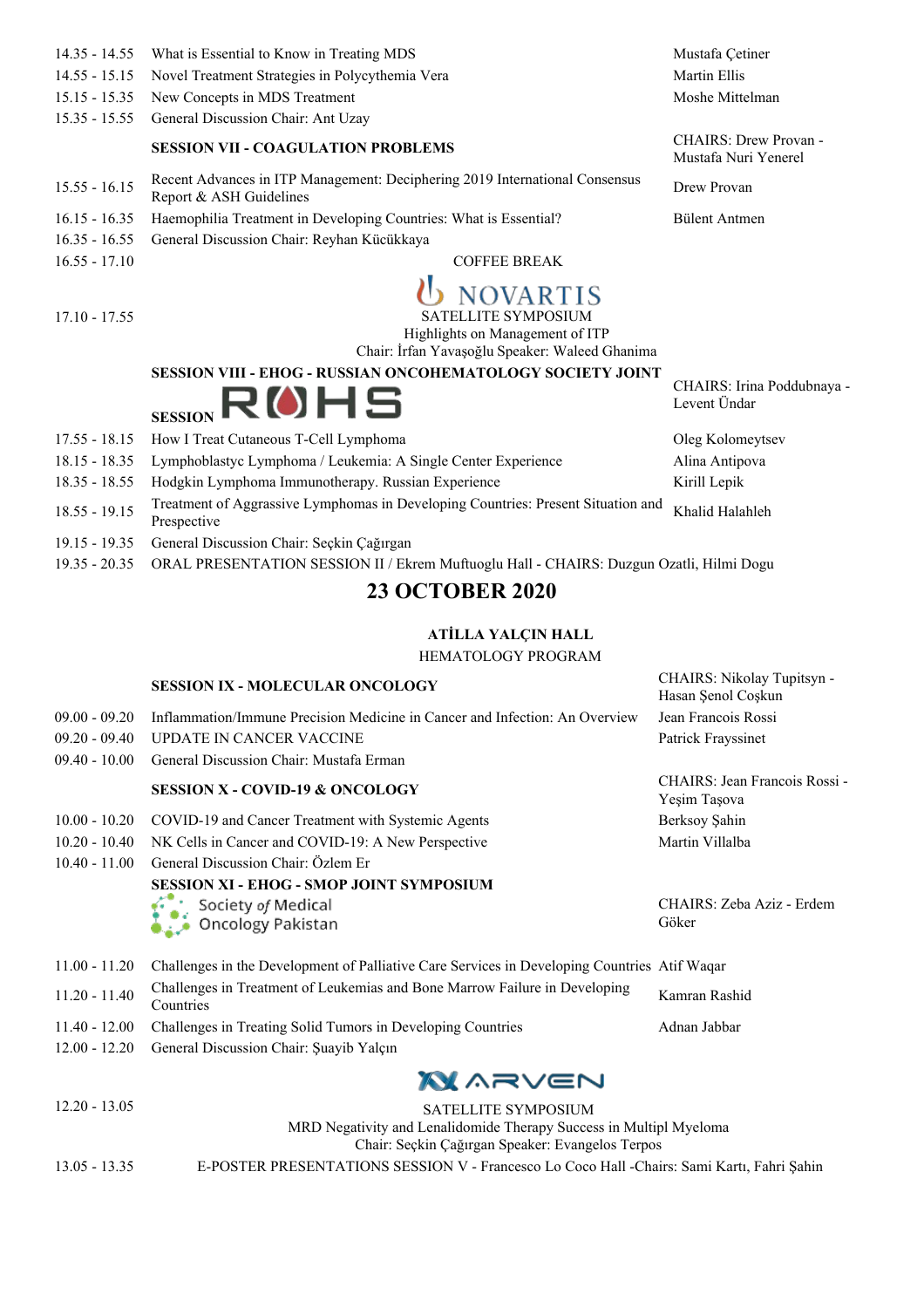# **Bristol Myers Squibb**

13:35-14:20 SATELLITE SYMPOSIUM

Immunotherapies and Increased Opdivo Experiences in Turkey in the Treatment of R / R Hodgkin Lymphoma Chair: Burhan Ferhanoğlu Speaker: Olga Meltem Akay

## **SESSION XII - EHOG - ASFA JOINT SYMPOSIUM**



- CHAIRS: Joseph Schwartz Osman İlhan
- 14.20 14.40 The ASFA Therapeutic Apheresis Guidelines – 8 th Edition – Overview with Focus Nancy Dunbar on Hematology/Oncology Indications
- 14.40 15.00 Literature Review: The Year in Apheresis What is New? Joseph Schwartz
- 15.00 15.20 Present Applications and Challenges in Apheresis in Turkey Birol Güvenç
- 15.20 15.40 General Discussion Chair: Ali Ünal





CHAIRS: Giuseppe Saglio - Orhan Ayyıldız

**SESSION XIV - HIGHLIGHTS FROM SOHO**

- 15.40 16.00 SOHO Updates on ALL Elias Jabbour
- 16.00 16.20 SOHO Updates on CML Elias Jabbour
- 16.20 16.40 SOHO Updates on AML Guillermo Garcia-Manero
- 16.40 17.00 SOHO Updates on MDS Guillermo Garcia-Manero
- 17.00 17.20 General Discussion Chair: Deniz Sargın
- 17.20- 17.50 BREAK

19.30 - 20.15

## **SESSION XIII - ACUTE MYELOID LEUKEMIA**

- 17.50 18.10 Essential Molecular Characterisation of AML Patients Mehmet Yilmaz
- 18.10 18.30 AML Treatment in Developing Countries: Needs and Solutions Eduardo Rego
- 18.30 18.50 Targeted Therapy in AML Treatment: Hopes for Elserly Patients ? Charles Sciffer
- 18.50 19.10 Treatment of Transformed MPN"S Tariq Mughal
- 19.10 19.30 General Discussion Chair: Şehmus Ertop



SATELLITE SYMPOSIUM

EPO Therapy in MDS Disease Chair: Fatih Demirkan Speaker: Mustafa Çetiner

20.15 - 21.15 ORAL PRESENTATION SESSION III / Eliezer Rachmilewitz Hall - Chairs: Oral Nevruz, Huseyin Saffet Bekoz

19.45 - 21.20 E-POSTER PRESENTATIONS SESSION VI / Francesc Lo Coco Hall - Chairs: İsmet Aydoğdu, Demet Cekdemir

# **24 OCTOBER 2020**

## **ATİLLA YALÇIN HALL**

#### HEMATOLOGY PROGRAM

09.00 - 09.30 E-POSTER PRESENTATIONS SESSION VII/Francesc Lo Coco Hall - Chairs: Salih Aksu, Sinan Dal

# **SESSION XV - SPECIAL TOPICS FOR LYMPHOMAS**

- 09.30 09.50 Which Aggressive B Cell Lymphoma Should Not Be Treated with R-CHOP? Christian Gisselbrecht 09.50 - 10.10 How Can We Estimate Early Relapsed Follicular Lymphoma and How Can We Treat ? Ozan Salim
- 10.10 10.30 Mantle Cell Lymphoma: The Role of Auto and Allotransplantation in the Era of New
- Elif Birtaş Ateşoğlu

CHAIRS: Christian Gisselbrecht - Burhan

Ferhanoğlu

10.30 - 10.50 General Discussion Chair: Tayfur Toptaş

Agents

**V KOCAK FARMA** SATALITE SYMPOSIUM

10.50- 11.35

Where are we in Drug and Vaccine Studies in Covid-19 Treatment? Chair: Sevgi Kalayoglu Besisik Speaker: Cem Kocak

CHAIRS: Charles Sciffer -

Gülsüm Özet